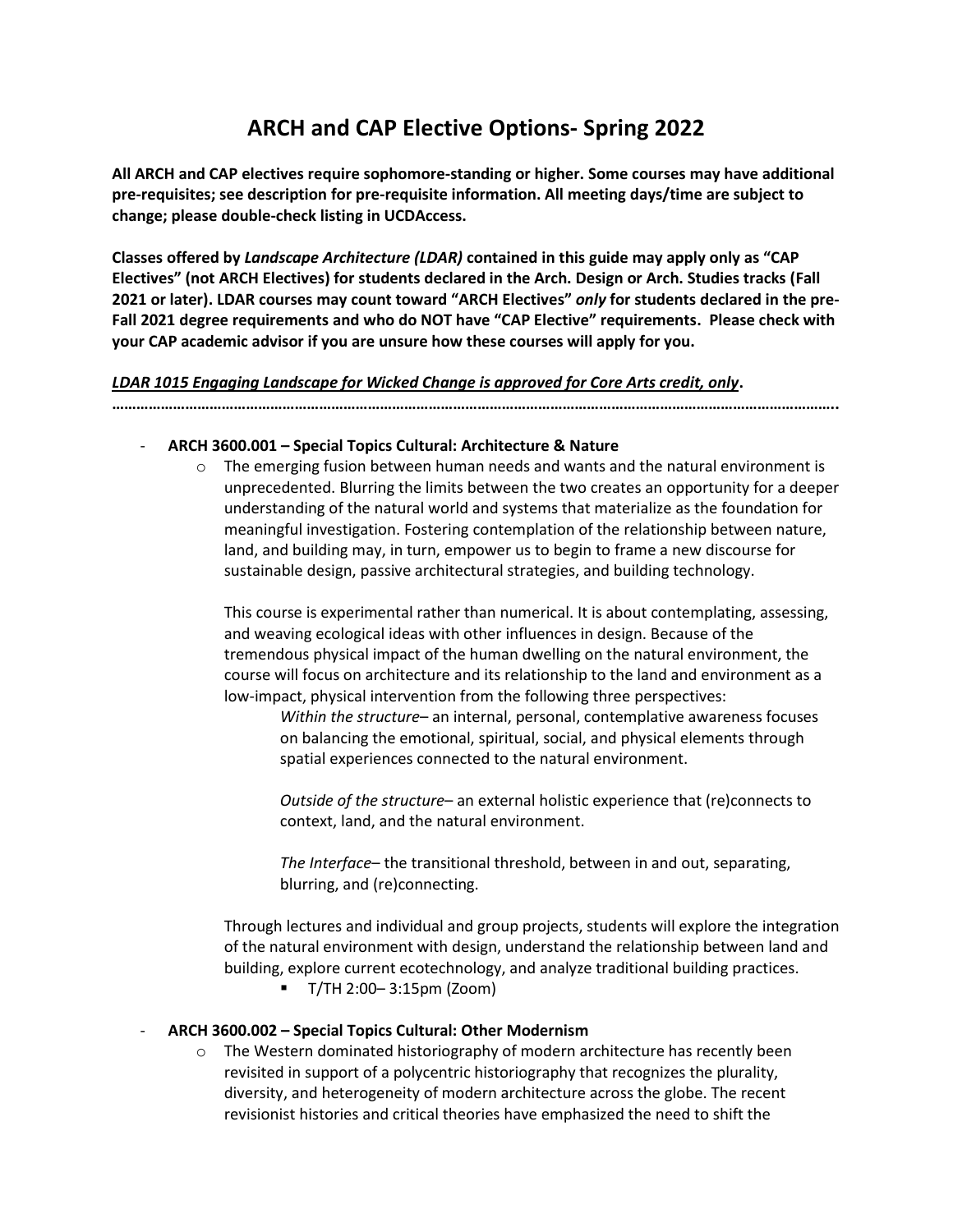architectural history/theory focus from a central or exclusively Western dominated modernisms to the peripheral geographies— "non-Western" or "other" modernisms.

This course highlights the need to widen the discourse of modern architecture through an exploration of modernism and modernities in the non-Western world. We will explore how the imported discourses of modern architecture and urbanism were manifested, contested, selectively appropriated, and altered in the peripheral geographies.

▪ W 5:00- 7:45pm (Zoom)

#### - **ARCH 3600.003- Special Topics Cultural: Embodying Memory**

 $\circ$  In response to public tragedies, architects, designers, and artists are often called to respond by creating sites of public memory. Such monuments, memorials, and sites can serve to create a common spatial frame for otherwise disparate experiences and understandings. However, "memory" is far from a neutral recollection of the past. How and why are memorial sites constructed? What is the power of mourning, of memory?

In Embodying Memory, we will explore a history and theory of memory in the form of monuments and memorials. Whose lives count as grievable, and whose do not? Who, exactly, is the "public" that public art serves?

As a class we will explore these questions through a variety of readings and casestudies. Students will be asked to develop discussion questions, to present on casestudies, and to develop responses to critical questions presented by the instructor. These responses will serve as the foundation for the final assignment, which will be to conceptualize a site of public memory through a series of sketches, collage, and/or digital media.

 $\blacksquare$  F 12:30-3:15pm (In Person)

#### - **ARCH 3600.H04- Special Topics Cultural: Building on the Past**

 $\circ$  Every day, each one of us steps out into a world someone else conceived, designed, built, used, cared for, or neglected. We become attracted to parts of it and repulsed by others. However, sometimes we just stop actively observing, discovering, and appreciating what is around us and how it got there. Established institutions like museums, schools, and local governments have attempted to bridge the gap by creating historic sites and monuments. However, in recent years, the practice of historic preservation itself has become 'old'. As designers we can "build on the past" not by obliterating it or embalming it, but by reinterpreting its meaning for contemporary and future users to experience.

This class is a visually and graphically oriented exploration of:

- 1. Seeing 'time' in the places around us.
- 2. Asking tough questions about what is worth saving and for whom.

3. Exploring the material evidence of past building efforts and the layering of lives in environments near and far.

4. Connecting with the aspirations and constraints facing the designers, builders, and occupants we never met.

5. Making artifacts and visual assemblages probing culture across time.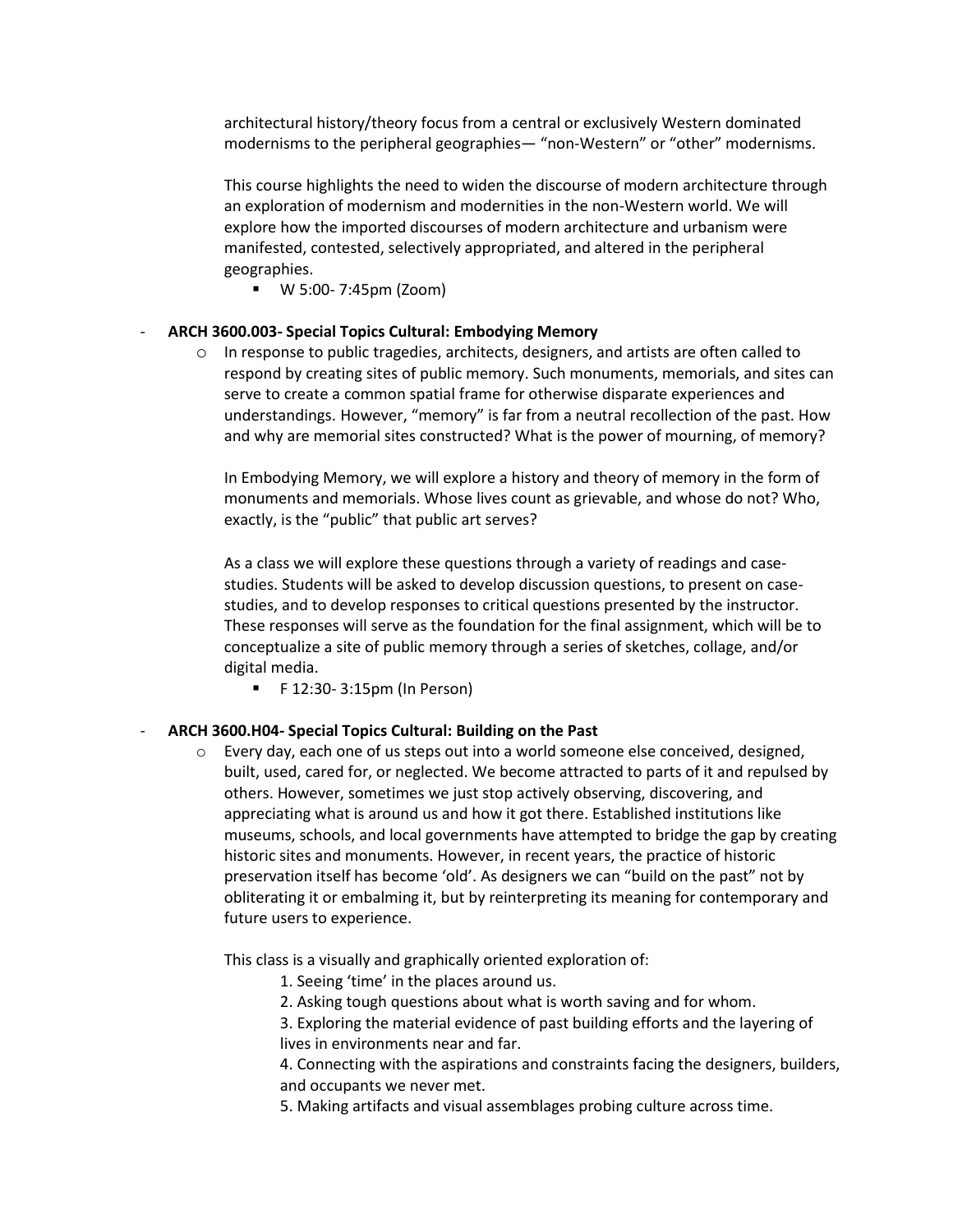The class proceeds through the study of previous efforts to "preserve heritage" and moves toward a broader awareness of both cultural identity and environmental (including climate) action.

By the end of this class students should be better prepared to:

- Discuss the role of historical awareness and research in designing for the future.
- Observe clues in the 'everyday' built environment.
- Critically contextualize, assess, and interpret mediated images.
- Make design proposals and prototypes expressive of new temporal and spatial insights.

Hence, students will develop design skills through:

- Critical reading and reasoning
- Small group discussion
- Field photography and graphic representation
- Graphic layout and prototyping
- F 12:30- 1:45pm (Hybrid- In-person and Online)

# - **ARCH 3620.001- Landscape Architecture Theory and Criticism**

- $\circ$  Explores and assesses theory in landscape architecture and the concepts, ideas and discourses underlying contemporary design approaches. Emphasizes developing critical understanding of the roles and agency of theoretical inquires in landscape architecture in relation to aligned disciplines.
	- F 12:45- 3:30pm (In Person)

### - **ARCH 3700.002- Special Topics Design: Portfolio**

- $\circ$  This course will focus on methods for organizing and presenting your work. We will dive into Indesign and use it as one tool to workshop: layout, content, concept, narrative, legibility, and mood. We will also have a few great guest lecturers to help along the way.
	- M/W 9:30- 10:45am (In Person)

### - **ARCH 3700.H01- Special Topics Design: Drawing Out the Interiors**

o As the title suggests, students will learn how to **draw out the interiors** by observing, analyzing, and drawing key attributes that define and create an interior environment.

In this course, students will develop critical and creative skills in free-hand sketching, diagramming, and perspective drawing. Throughout the course, we will employ analog techniques and digital tools, including Photoshop, Illustrator, and Form-It, to analyze the poetics of spatial experience. Readings, guest speakers, and class discussions will help us understand the principles and theories that underpin interior design decisions.

Together we will explore:

- How storytelling and spatial narrative inform hierarchy and program adjacencies
- How color and light affect our physical and emotional wellbeing
- How context, environment and culture can amplify social sustainability
- How interior design can be a vehicle for equity and social justice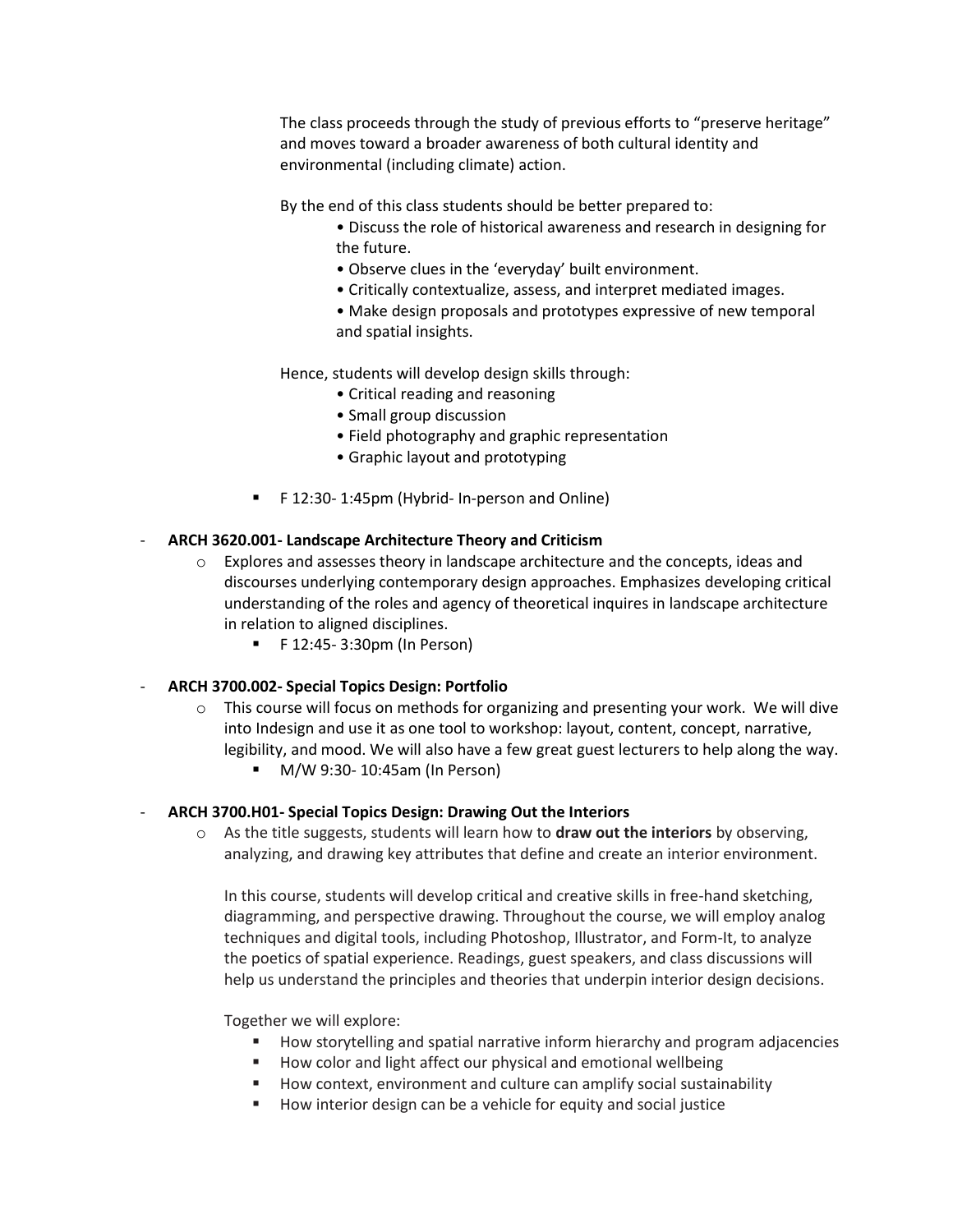The class is structured with lectures, guest speakers, class discussions, local field trips and (4) mini project-based assignments.

▪ T/TH 3:30- 4:45pm (Hybrid- Tuesday In Person and Thursday Zoom)

## - **ARCH 3701.H01- Survival Sketching**

- $\circ$  The focus of this course will be the sketchbook and the keeping of a sketchbook.
	- F 11:00am- 12:15pm (Hybrid- In Person and Online)

### - **ARCH 3706.001- 3D Design, Computation, and Prototyping**

- $\circ$  Introduces the design and computer-controlled fabrication of three-dimensional objects using both additive (3D printing) and subtractive (laser cutter, CNC router/mill) processes. Various commercial and open-source software tools for 3D design (CAD), manufacturing (CAM) and visualization will be explored. Increasingly complex projects throughout the semester will be used to illustrate fabrication techniques. The course will culminate in a final project. Cross-listed with IWKS 3100 and 5170 *(Do not take this course if you have already taken one of the cross-listed courses).*
	- Th 3:30- 6:20pm (In Person)

# - **ARCH 3708.001 – Introduction to the Essentials of Biomimicry**

- $\circ$  Biomimicry is the conscious emulation of nature's genius that can be applied to the fields of design, engineering, medicine, transportation, and social interaction. This class will be geared towards designers and will give an overview of the discipline, the (3) Essential Elements, the human-nature connection, The Biomimicry Thinking Methodology, and Life's Principles.
	- M/W 11:00am- 12:15pm (In Person)

### - **ARCH 3800.001 - Special Topics Technical: Grasshopper**

- $\circ$  This course explores the use of algorithmic and parametric design with the use of the Rhino plugin Grasshopper 3D. Grasshopper is a visual programming language that allows users to create algorithms used in the Rhino design environment. The algorithms generated are a set of instructions or a road map that Grasshopper uses to create an outcome in Rhino. These outcomes can range from complex building facades to graphic visualizations. Additionally, Grasshopper allows users to communicate to an every growing amount of external resources that range from facade fabrication to robotics. An emphasis on the base elements of Grasshopper, how algorithms influence design, and how to connect Grasshopper to digital fabrication tools such as the CNC router, CNC plasma cutter, and laser cutters will be the focus of this course. *Students should have previous experience using Rhino 3D*, but do not need any previous coding experience or other software knowledge for this course.
	- T 6:30–7:45pm (Zoom and Online)

### - **ARCH 3800.002 - Special Topics Technical: Greenbuilding Tech**

- $\circ$  This seminar will advance the student's knowledge of environmental building and construction methods through studies in material resources, innovative green systems, alternate green technology, energy efficiency, and affordability in "green architectural design."
	- M/Th 9:30- 10:45am (In Person)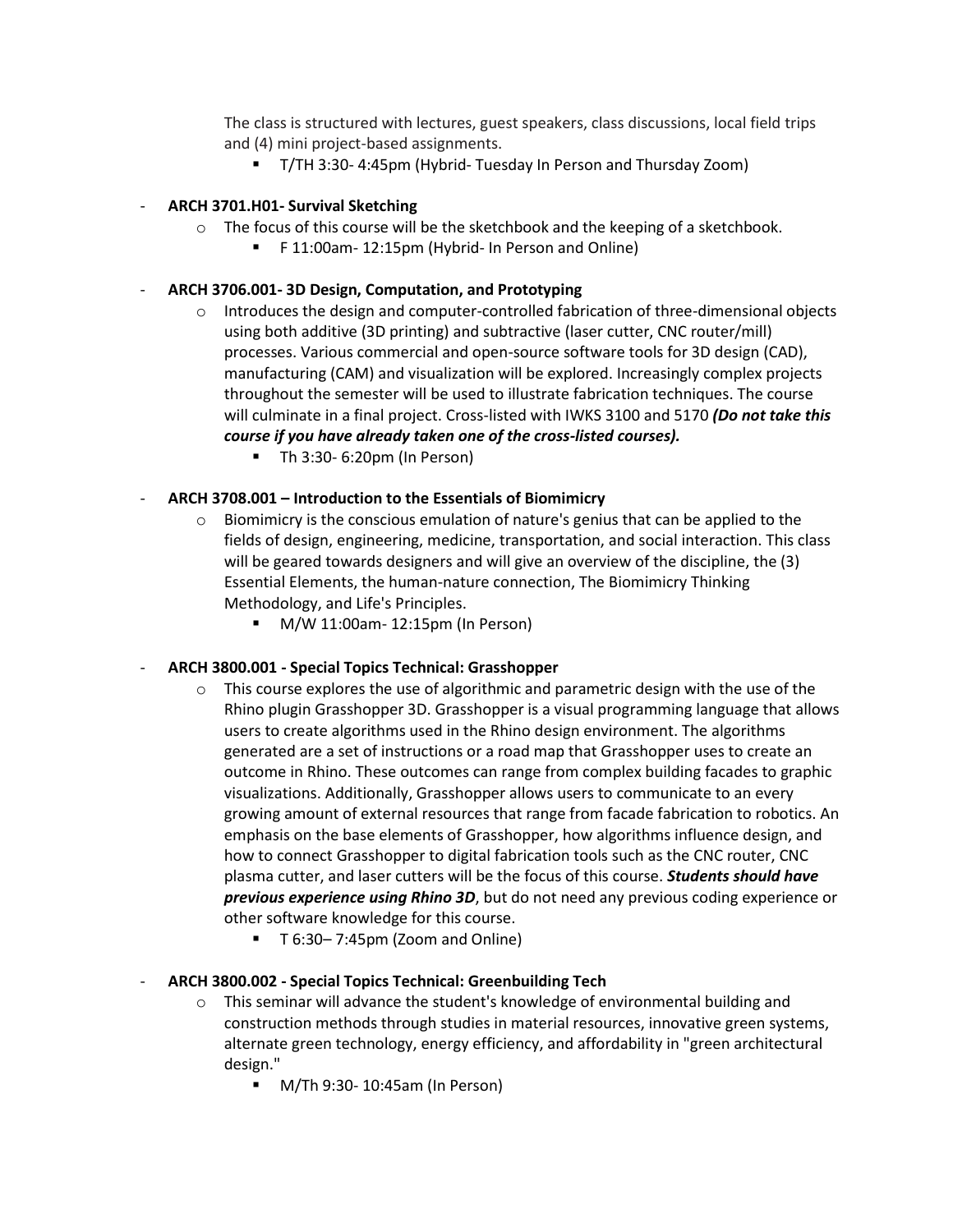# - **ARCH 3801.001 – Introduction to Digital Media**

- $\circ$  This course introduces students to advanced principles of two and three-dimensional visual analysis and communication. Students are introduced to advanced mechanical and digital communication techniques and the use of drawings and models as design and communication tools.
	- **No co-credit with ARCH 1721 Visualization II**
	- M/W 2:00–3:15pm (In Person)

# - **ARCH 3805.001 - Beginning Revit**

- o **Course Description:** This course covers the fundamental operation and use of Autodesk's Revit Architecture software. In this course, students will learn how to operate and navigate the program and will produce drawing sets and renderings for a simple building. The course will closely follow the "Revit Architecture 2019 Essential Training (Imperial)" and other tutorials available on Lynda.com. To access Lynda.com, students will need to purchase a subscription for the duration of the class or obtain free access through the Denver Public Library. This will be in lieu of purchasing a text book. Students who work for the university may have access to a free Lynda.com subscription.
- o **Course Objective:** By the end of the course, students will be capable of producing full architectural drawing sets including title blocks, floor plans, elevations, sections, details, renderings, and 3D models. The course will cover basic rendering techniques and a limited amount of Adobe Photoshop skills so that students can apply their knowledge of Revit to produce materials for their studio courses as well as in their careers as architects.
	- *Pre-req: ARCH 3110 or 2111 and 3130*
	- T/TH 5:00- 6:15 pm (In Person)
- **ARCH 4340 Theory of Structures II (***only applies as an ARCH or CAP elective in the Arch. Studies or Arch. Design tracks; does NOT apply as an ARCH or CAP elective if this course is already specified as a required course in the pre-Fall 2021 curriculum)*
	- $\circ$  Focuses on the relationship between architectural concepts and the selection of structural systems. Addresses the qualitative and quantitative analysis of reinforced concrete, steel, and wood structural systems and members.
		- *Pre-req: C- or higher grade in ARCH 3340*
		- T/TH 3:30- 4:45pm (In Person)
- **ARCH 4440 Building Systems II** *(only applies as an ARCH or CAP elective in the Arch. Studies or Arch. Design tracks; does NOT apply as an ARCH or CAP elective if this course is already specified as a required course in the pre-Fall 2021 curriculum)*
	- $\circ$  Focuses on the environmental systems in commercial and other nonresidential buildings. Discusses natural and artificial lighting, HVAC systems, acoustics, vertical transportation and fire protection.
		- F 12:30- 3:15pm (In Person)
- **ARCH 4612.001 – A History of Modern Architecture**
	- $\circ$  This course traces the various theoretical and formal developments in European and American Architecture from the end of the 19th century through the 20th century. The works of a select group of architects will be examined and discussed in relation to the